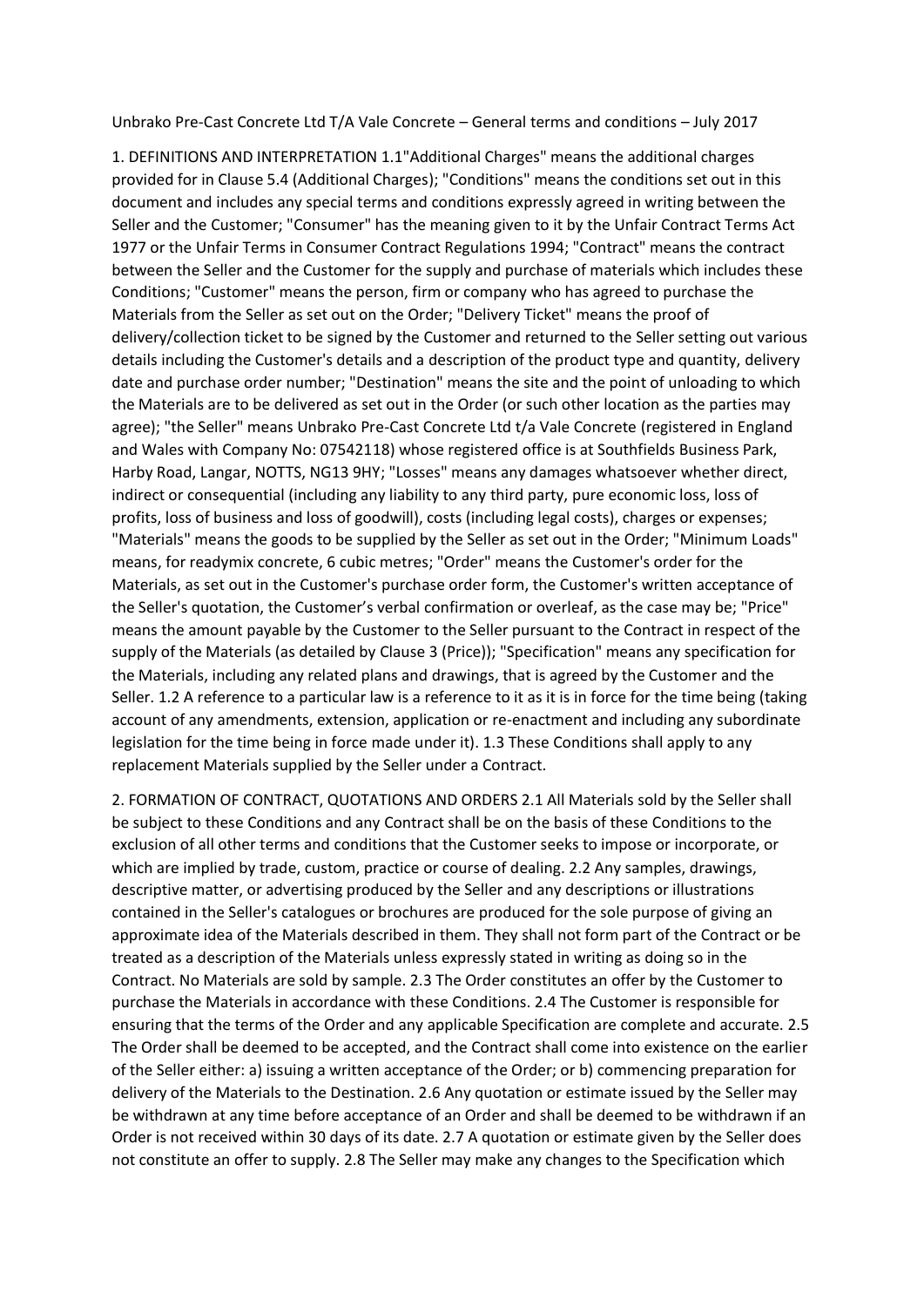are required to meet any applicable statutory or EU requirements or which do not materially affect their quality and performance.

3. PRICE 3.1The Price is the price set out in the Seller's latest price list on the date of dispatch or as otherwise agreed between the parties in writing. Prices quoted are not fixed unless agreed in writing by the Seller. 3.2 The Price is exclusive of Value Added Tax, any other applicable tax and of any Additional Charges, all of which shall be invoiced to the Customer.

4. PAYMENT 4.1The Seller may invoice the Customer on or at any time after the delivery of the Materials. 4.2 The Customer shall pay the Seller's invoices in pounds sterling and in cleared funds. Payments shall be made within 30 days from the date of the invoice. 4.3 Time for payment shall be of the essence and all payments payable to the Seller under the Contract shall become due immediately on its termination. 4.4 The Customer shall make all payments due under the Contract without deduction for set off, counterclaim, abatement or otherwise. 4.5 The Seller reserves the right in its absolute discretion at any time to demand reasonable security for payment or to insist upon payment by way of cleared funds for Materials before delivery.

5. DELIVERY 5.1 The Customer shall ensure that the Seller has reasonable prior notice (a minimum of 48 hours) of the required time and date of delivery/collection and, where the Materials are being delivered, that the Seller (or its agent) is given sufficient particulars of the Destination. 5.2 Delivery will be deemed to have taken place when, at the Seller's option unless otherwise agreed between the parties: a) The Seller notifies the Customer that the Materials are available for collection; b) the Materials arrive at the Destination; or c) delivery of the Materials is attempted by the Seller and the Seller is unable to deliver because the Customer re-directs a delivery, fails to take or provide a suitable or safe environment for a delivery (in whole or in part), fails to give the Seller adequate delivery instructions or fails to obtain appropriate licences or authorisations. 5.3 The Seller may deliver by instalments and tender a separate invoice for each instalment. Each delivery shall be a separate Contract and failure by the Seller to deliver any one or more of the instalments or any claim by the Customer in respect of any one or more instalments shall not entitle the Customer to terminate or rescind any individual Contract. 5.4 Without prejudice to any other rights or remedy available to the Seller an additional charge may be made if: a) the Customer incurs any of the additional charges set out on the relevant Seller quotation; b) the Customer requires delivery of Materials in quantities less than the Minimum Loads, of two different types of Materials on one vehicle or outside the core hours of 0630 and 1430 Monday to Friday (excluding public holidays); c) the Customer re-directs a delivery; d) the Customer fails to take delivery; e) the Customer delays the collection of Materials; f) the Customer fails to provide a suitable or safe environment for a delivery (in whole or in part); g) the Customer fails to give the Seller adequate delivery instructions; h) the Customer fails to obtain any appropriate licences or authorisations; i) unloading of ready-mix concrete is not completed within 30 minutes of arrival at the Destination; j) delivery cannot be effected because of unsuitable access at the Destination; k) unused Materials are returned to the Seller for disposal; or l) The Seller provides day work services to the Customer.

Details of these charges are available on request. 5.5The customer must provide convenient and safe access to the destination and the Seller shall be entitled to refuse to deliver over roads or over ground which it considers unsuitable. The customer shall be liable for and shall fully indemnify the Seller against any losses arising from any accident or damage occurring due to unsuitable access. 5.6 If the materials are to be deposited on a street or public highway the customer is responsible for compliance with all regulations and for all steps which need to be taken for the protection at all times of persons or property and shall fully indemnify the Seller in respect of all losses which the Seller may incur as a result of such delivery. 5.7 Dates and times quoted for delivery are approximate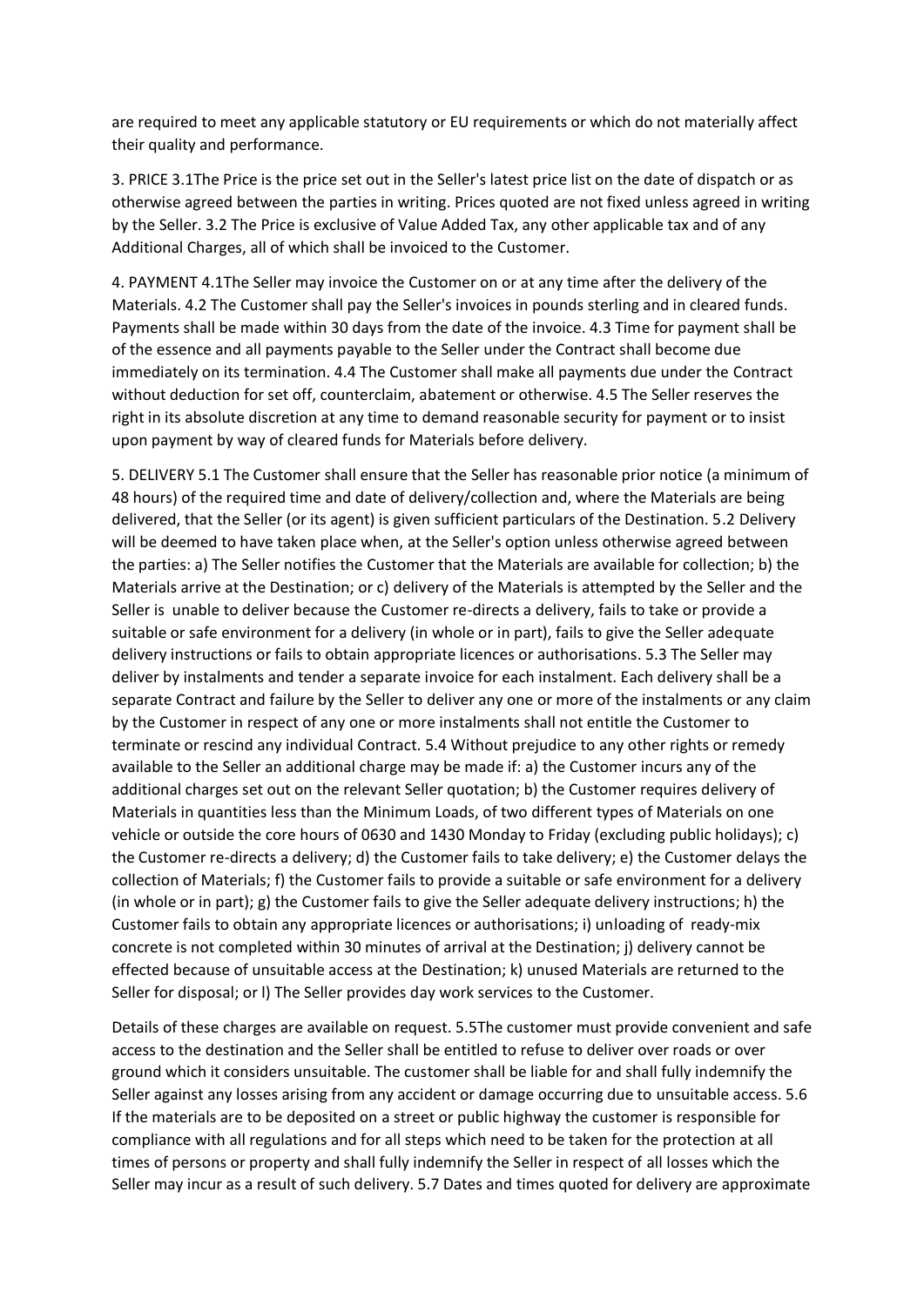only. The Seller shall not be liable for losses resulting from any delay in delivery of the materials or failure to deliver the materials within three working days whether such delay or failure is caused by the Seller's negligence or otherwise. The Customer may terminate the contract immediately by written notice at the end of that period of three working days. 5.8 Subject to Clause 9.3 (Limitation of Liability), should the Customer not terminate the Contract under Clause 5.7 above then any liability of the Seller for continued non-delivery shall be limited to either (at the Seller's discretion): a) replacing the Materials within a reasonable time; or b) issuing a credit note for a reasonable percentage of the Price.

6. INSPECTION AND SHORTAGES 6.1 The Seller shall use reasonable endeavours to supply the quantity of Materials provided for by the Contract. 6.2 Subject to Clause 6.5 below, if the Customer has a claim for short delivery it must telephone the Seller as soon as reasonably practicable and shall then advise the Seller in writing within 48 hours of delivery of such a claim. 6.3 If the Notice Procedure is not followed the Materials will be deemed to have been delivered in the quantities shown on the Delivery Ticket or, where there is no Delivery Ticket containing such details, the quantities shown on the consignment note, and the Customer shall not be entitled to make a claim in respect of alleged shortfall in the Materials. 6.4 Subject to Clauses 6.2 and 6.3 above and 9.3. (Limitation of Liability), the Seller's liability for any shortfall is limited to either (at its discretion): a) making good the shortfall within a reasonable time; or b) issuing a credit note for a reasonable percentage of the Price. 6.5 The Customer shall not in any case be entitled to reject the Materials if the Seller delivers up to and including 5% more or less than the quantity of Materials ordered. If the Seller delivers more or less than the quantity of Materials ordered, and the Customer accepts the delivery, a pro rata adjustment shall be made to the invoice for the Materials.

7. RISK AND TITLE 7.1 Risk in the Materials shall pass to the Customer on delivery as provided for in Clause5.2 (Delivery). 7.2 Ownership of the Materials shall not pass to the Customer until the Seller has received payment in cleared funds: a) of all sums owed by the Customer to the Seller under the Contract; and b) for any other goods or services that the Seller has supplied to the Customer in respect of which payment has become due. 7.3 Until ownership passes to the Customer the Customer shall: a) hold the Materials as the Seller's fiduciary agent and Bailee; b) keep (at no cost to the Seller) the Materials separately and safely stored, satisfactorily protected and identified as the Seller's property; and c) only be entitled either to re-sell the Materials at full market value or use the Materials in the ordinary course of its business. For the avoidance of doubt it shall not be considered the "ordinary course of business" for the Customer to trade while subject to any of the matters or events described in Clause 11 (Default). 7.4 The Seller shall be entitled to recover payment for the Materials (including VAT, other taxes and Additional Charges) even though the ownership of any of the Materials has not passed from the Seller. 7.5 The Seller shall be entitled at any time to inspect or recover any or all of the Materials in the Customer's possession to which the Seller has title and for that purpose the Customer permits the Seller or its servants or agents to enter upon any premises occupied by the Customer or to which the Customer has access and where the Materials may be, or are believed to be, situated. 7.6 On termination of the Contract the Seller's rights in this Clause 7 shall remain in effect.

8. QUALITY 8.1 The Seller warrants that (subject to the other provisions of these Conditions) upon delivery the materials shall: a) be of satisfactory quality; b) be reasonably fit for the purpose for which they are normally used; and c) be reasonably fit for any particular purpose for which the materials are being bought if the customer had made known that purpose to the seller in writing and the seller has confirmed in writing that it is reasonable for the customer to rely on the skill and judgment of the seller. 8.2 The seller agrees to manufacture the materials in accordance with any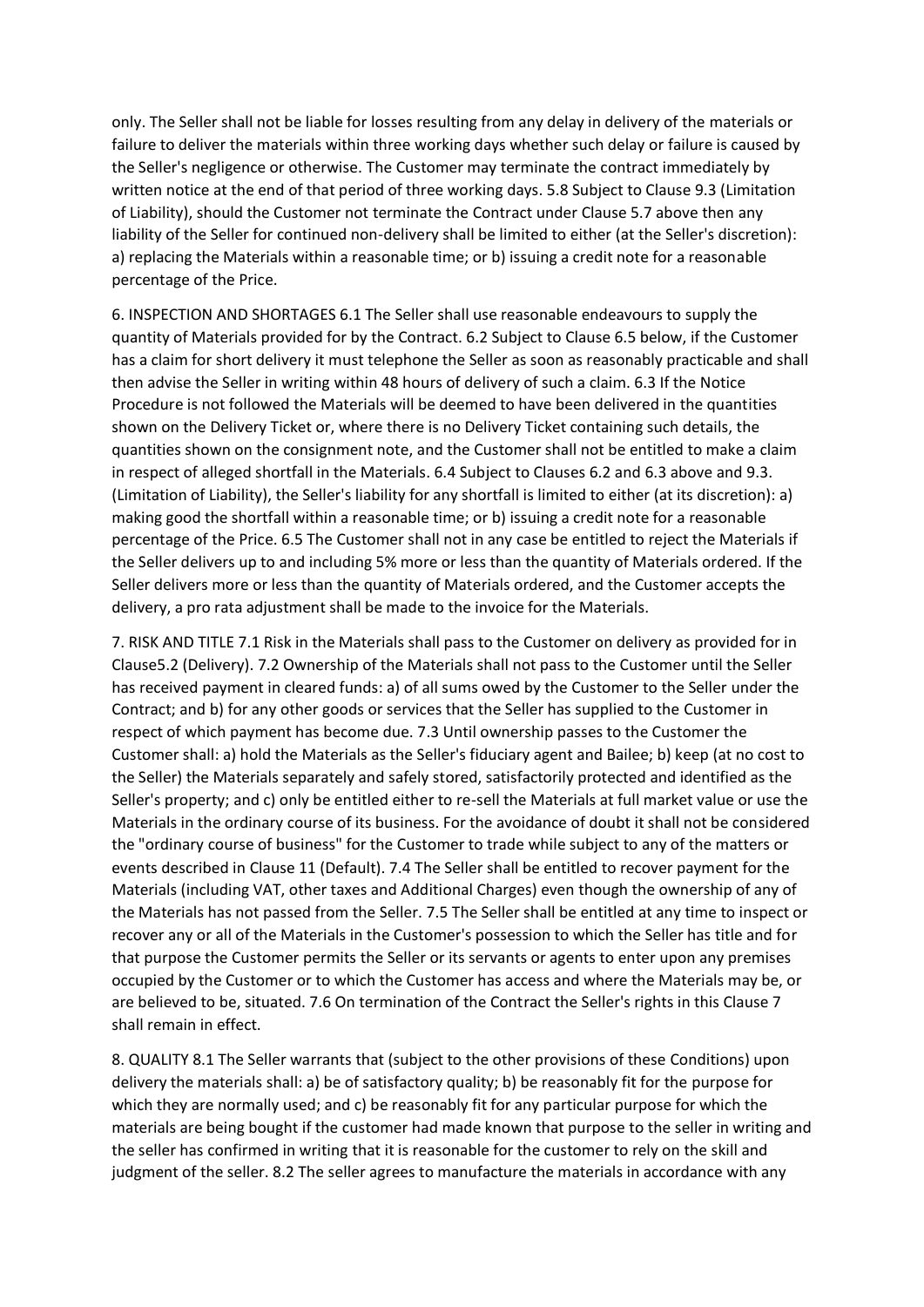applicable British Standards and Materials covered by harmonised European Standards will carry CE marking to the extent this is practicable. 8.3 Whilst every effort is made to maintain consistency in the characteristics of the Materials some variation is unavoidable and the Seller shall not be liable in respect thereof. 8.4 If the Customer can establish to the reasonable satisfaction of the Seller that: a) there is a defect in the workmanship of the Seller in relation to the Materials; or b) the Materials are not in accordance with the quality or Specification contained in the Contract; or c) there is some other failure by the Seller in relation to the Materials to comply with the Contract; then subject to the conditions set out in Clause 8.5 below, any liability of the Seller shall be limited to (at the Seller's sole discretion) either: d) replacing the Materials within a reasonable time; or e) issuing a credit note for a reasonable percentage of the Price. 8.5 Subject to Clause 9.3 (Limitation of Liability), in the case of a defect that is apparent on reasonable inspection or shortly after use, the Seller will not be liable under Clause 8.4 above unless: a) the Customer gives written notice of the defect to the Seller within 30 days of delivery / collection; and b) the Seller is thereafter given a reasonable opportunity to examine the Materials before they are further used or in any way interfered with. 8.6 Subject to Clause 9.3 (Limitation of Liability), if the Seller either replaces the Materials or issues a credit note under Clause 8.4 then it shall have no further liability for a breach of Clauses 8.1 or 8.2. This Clause does not affect any other rights or claims of the Customer arising out of any other provision of the Contract.

9. LIMITATION OF LIABILITY 9.1 Save for where the Contract provides specific remedies to the Customer in respect of delay under Clauses 5 (Delivery), short delivery under Clause 6 (Inspection and Shortages) and defective Materials under Clause 8 (Quality), the following provisions set out the total liability of the Seller (including any liability for the acts or omissions of its employees, agents and contractors) for other loss and damage suffered by the Customer in respect of: a) any breach of the Contract; b) any use made or resale by the Customer of the Materials, or any products incorporating the Materials; and/or c) any representation, statement or tortuous act or omission (including negligence) arising under or in connection with the Contract or the supply of the Materials. 9.2 All warranties, conditions and other terms implied by statute or common law which may be excluded by law are, to the fullest extent permitted by law, excluded from the Contract. 9.3 Nothing in these Conditions shall exclude or restrict the Seller's liability: a) for death or personal injury resulting from the Seller's negligence; b) under section 2(3) of the Consumer Protection Act 1987; c) for any matter which it would be unlawful for the Seller to exclude or attempt to exclude its liability; or d) for fraud or fraudulent misrepresentation.

9.4 The Seller shall have no liability for any defect in the Materials to the extent that the Losses suffered by the Customer or any third-party results from: a) fair wear and tear; b) wilful damage, negligence, abnormal working conditions, mis-use, alteration or repair of the Materials, failure to follow any British Standard, the Seller's or industry instructions relevant to the Materials, or storage of the Materials in unsuitable conditions (but this sub clause shall not apply to any act or omission of the Seller); c) use of Materials following the expiry of the recommended shelf life; or d) in respect of readymix concrete: i) water or any other spoiling material or contamination being added to the Materials; or ii) the Materials not being sampled and tested in accordance with the relevant British Standard specification or other standard agreed in writing by the Seller. 9.5 Subject to Clauses 9.1, 9.2, 9.3 and 9.4 above: a) The Seller's total liability in contract, tort, misrepresentation, restitution or otherwise, arising in connection with the performance of or contemplated performance of the Contract and the supply of the Materials shall be limited to the lower of: i)fifty thousand pounds (£50,000); or ii)the Price. b) The Seller shall under no circumstances whatever be liable to the Customer, whether in contract, tort (including negligence), breach of statutory duty, or otherwise for any of the following arising under or in connection with the Contract; i) pure economic loss; ii) loss of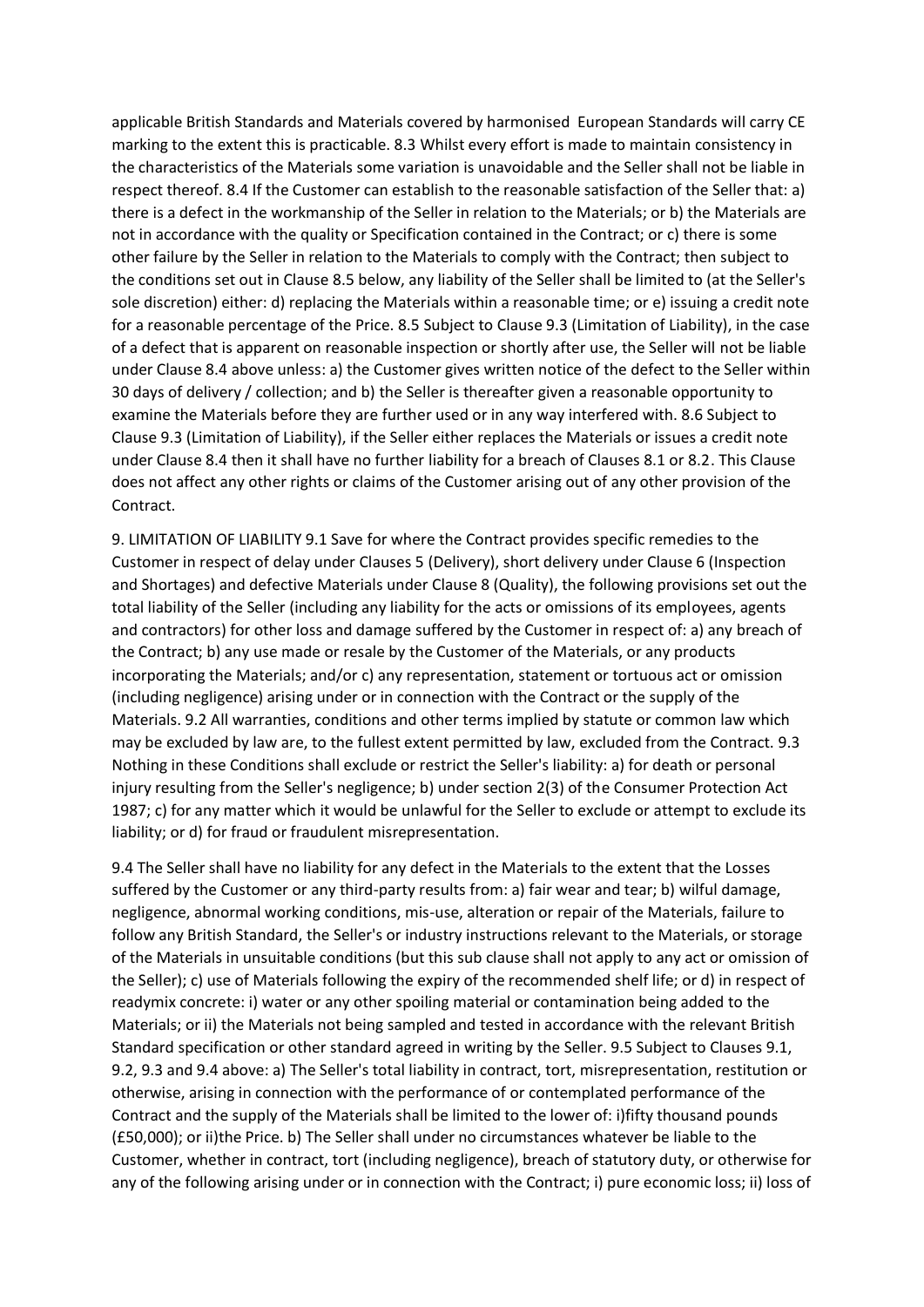profits; iii) loss of business; iv) loss of goodwill; and v) any additional costs, charges or expenses (including legal costs). 9.6 If the Materials are manufactured, processed or mixed by the Seller to the specification of the Customer or its agents the Customer fully indemnifies the Seller against all Losses awarded against, incurred by, paid or agreed to be paid by the Seller in settlement of any claim for infringement of any industrial or intellectual property rights of any other person. 9.7 The Customer fully indemnifies the Seller against all Losses awarded against, incurred by, paid or agreed to be paid by the Seller in settlement of any other claim arising from any such manufacturing, processing or mixing described in Clause 9.6 above. The indemnity will be reduced in proportion to the extent that such Losses are due to the negligence of the Seller. 9.8 The legal rights of a Customer dealing as a Consumer are not affected by these Conditions.

10. FORCE MAJEURE 10.1The Seller may defer delivery, terminate the Contract or reduce the volume of Materials delivered to the Customer and shall not be liable to the Customer or be deemed to be in breach of the Contract by reason of the aforesaid delay, termination or reduced delivery or any failure to perform any of the Seller's obligations where it was due to any cause beyond the Seller's reasonable control (a "Force Majeure Event"). 10.2 If the Force Majeure Event in question continues for a continuous period in excess of 90 days, either Party may give notice in writing to the other terminating the Contract.

11. DEFAULT If the Customer: a) fails to make any payment to the Seller on the due date; b) suspends, or threatens to suspend, payment of its debts, or is unable to pay its debts as they fall due or admits inability to pay its debts; c)exceeds any credit limit assigned to the Customer from time to time by the Seller; d) commences negotiations with all or any class of its creditors with a view to rescheduling any of its debts; e) has a petition filed, notice given, resolution passed, or order made, for or in connection with its winding up or bankruptcy; f)is the subject of an application to court or order for the appointment of an administrator; g) has a receiver or an administrative receiver or an administrator appointed over any of its assets; or h) is in breach of any term of this Contract and (where such breach is capable of remedy) fails to remedy such breach within 14 days of being so requested to do so, then the full balance outstanding on any account between the Seller and the Customer shall become immediately payable and the Seller shall be entitled to do one or more of the following (without prejudice to any other right or remedy it may have):i) require payment in cash or cleared funds in advance of delivery of any undelivered Materials; ii)cancel or suspend any further delivery to the Customer under any contract; iii)sell or otherwise dispose of any Materials which are the subject of any contract with the Customer; and/or iv)charge the Customer interest on the balance of monies due at the rate of 4% per annum above The Bank of England base rate in force from time to time from the date the payment became due until actual payment (whether before or after judgment).

12. GENERAL 12.1Governing law and jurisdiction: The Contract, and any dispute or claim arising out of or in connection with it or its subject matter or formation (including non-contractual disputes or claims), shall be governed by, and construed in accordance with English law and the parties submit to the exclusive jurisdiction of the courts of England and Wales. 12.2 Variation: Except as set out in these Conditions, any amendment or variation to a Contract or these Conditions shall have no effect unless expressly agreed in writing and signed by an authorised employee of the Seller. 12.3 Entire Agreement: The Contract constitutes the entire agreement between the parties and supersedes and extinguishes any previous arrangement, understanding or agreement between them relating to the subject matter of this Contract. The Customer acknowledges that it has not relied on any statement, promise or representation made or given by or on behalf of the Seller which is not set out in the Contract. 12.4 Safety Data Sheets: the Seller is required to produce health and safety/hazard data